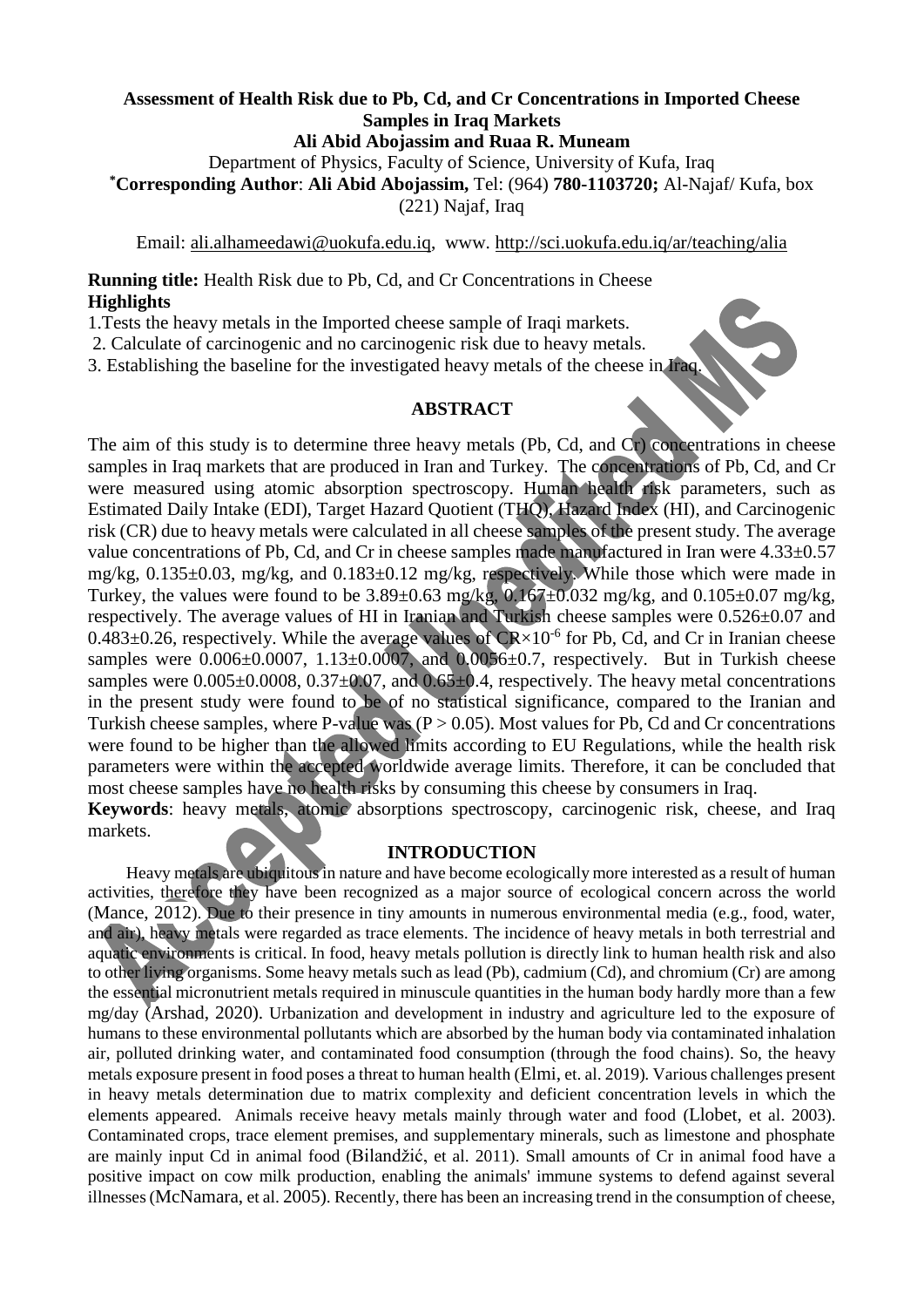including increased nutritional value and it has an important role especially in the different types of age groups; however, the data concerning the occurrence of essential and heavy metals in cheese available in the Iraqi market are scarce. Several studies in different countries have been determined the heavy metals in cheese or milk products samples using different technical such as atomic absorption spectrometer, inductively coupled plasma optical emission spectroscopy (Castro-González, et al. 2018; Singh, et al. 2020; Al Sidawi, et al. 2021; Karadjova, et al. 2000). Concerning heavy metals contaminations levels data in cheese products consumed in Iraq, it is not available. Thereby the determination of some heavy metals (Pb, Cd, and Cr) concentrations in cheese samples (imported from Iran and Turkey) in Iraq markets is the aim of the present study.

#### **MATERIALS AND METHODS**

In the present study, thirty kinds of cheese samples as truckles (cow source) from Iraq markets, validity duration Summer 2021 which were made in Iran (symbol IN) and Turkey (symbol T), were chosen. According to the producing country, type (soft or hard), and net weight of each product, the samples were divided into two groups (Table 1).

The samples were transferred to the laboratory for measurements after collection. Before measuring heavy metals in cheese samples, they must be digested. The method used for digesting samples under study is called the wet digestive method. Before digestion for heavy metals analysis, each cheese sample was dried at 70 $^{\circ}$ C for 24 h. Each sample was digested with a mixture of HNO<sub>3</sub> and HClO<sub>4</sub> to provide a clear solution for analysis. (1 gram) of each cheese sample was weighed on an analytical balance and placed in a digestion tube, then (10 milliliters) of concentrated nitric acid  $HNO<sub>3</sub> (65%)$ was added and the mixture was stood overnight at room temperature, later the mixture was heated on a hot plate till boiling gently to oxidize all the materials that oxidized easily and the color of the mixture changed to brown. After cooling, (1 milliliter) of perchloric acid HClO4 (70%) was added so the mixture was gently boiled until dense white fumes raised and the color of the digestive mixture turned to clear, approximately (1 milliliter) rest. After cooling, the mixture was filtered and quantitatively transferred to a volumetric flask, then (25 milliliters) of deionized water was added. An atomic absorption spectrometer model (AA-7000, Shimadzu) with a deuterium background corrector (BGC-D2) was used in this work. Pb, Cd, and Cr in samples were determined by using air/acetylene flame (Air-C<sub>2</sub>H<sub>2</sub>). The value of slit width was 0.7 nm and the values of lamp current for Pb and Cr elements was 10 mA, while for Cd element was 8 mA. The LOD (BGC-D2) for lead, cadmium, and chromium was 0.03- 0.1, 0.002- 0.008, and 0.005-0.02 ppm; the LOQ (BGC-D2) was 0.1 -0.4, 0.007 -0.03 and 0.02-0.07ppm, respectively. The calibration solution was prepared using the following formula  $(C_1V_1=C_2V_2)$ , where  $C_1$ : the concentration of lead standard solution (1000 ppm),  $V_1$ : the volume needed to be diluted,  $C_2$ : the concentration of the working solution of Pb, and  $V_2$ : the final solution of the working solution of Pb. To prepare (0.2 ppm in 100 mL) as the standard working solution of Pb, we need to apply the above formula twice to prepare two solutions of Pb with concentrations of 100 ppm then 10 ppm from 100 ppm. Therefore, the following approach is used to reduce volume estimation errors. The calibrating working solutions of the remaining elements (Cd and Cr) were prepared in the same manner as described previously. The concentrations needed for the working solution of the Pb were  $(0.2, 0.5, \text{ and } 0.7)$  ppm, and  $(0.1, 0.2, \text{ and } 0.5)$  ppm for Cd and Cr, respectively.

Finally, AAS was used to determine the levels of Pb, Cd, and Cr where the wavelengths of Pb, Cd, and Cr were 283.3 nm, 228.8nm, and 357.9 nm, respectively (Rashid, et al. 2016).

#### **Health Risk Parameters**

Many health risk parameters that were calculated due to heavy metals (Pd, Cd, and Cr) in cheese samples such as Estimated Daily Intake (EDI), Target Hazard Quotients (THQ), Hazard Index (HI), and Carcinogenic risk (CR), as follows:

The equation (1) was used to determine EDI due to heavy metals in cheese samples which depend on the concentration of heavy metals in cheese  $(C_{metal})$ , the daily average consumption of cheese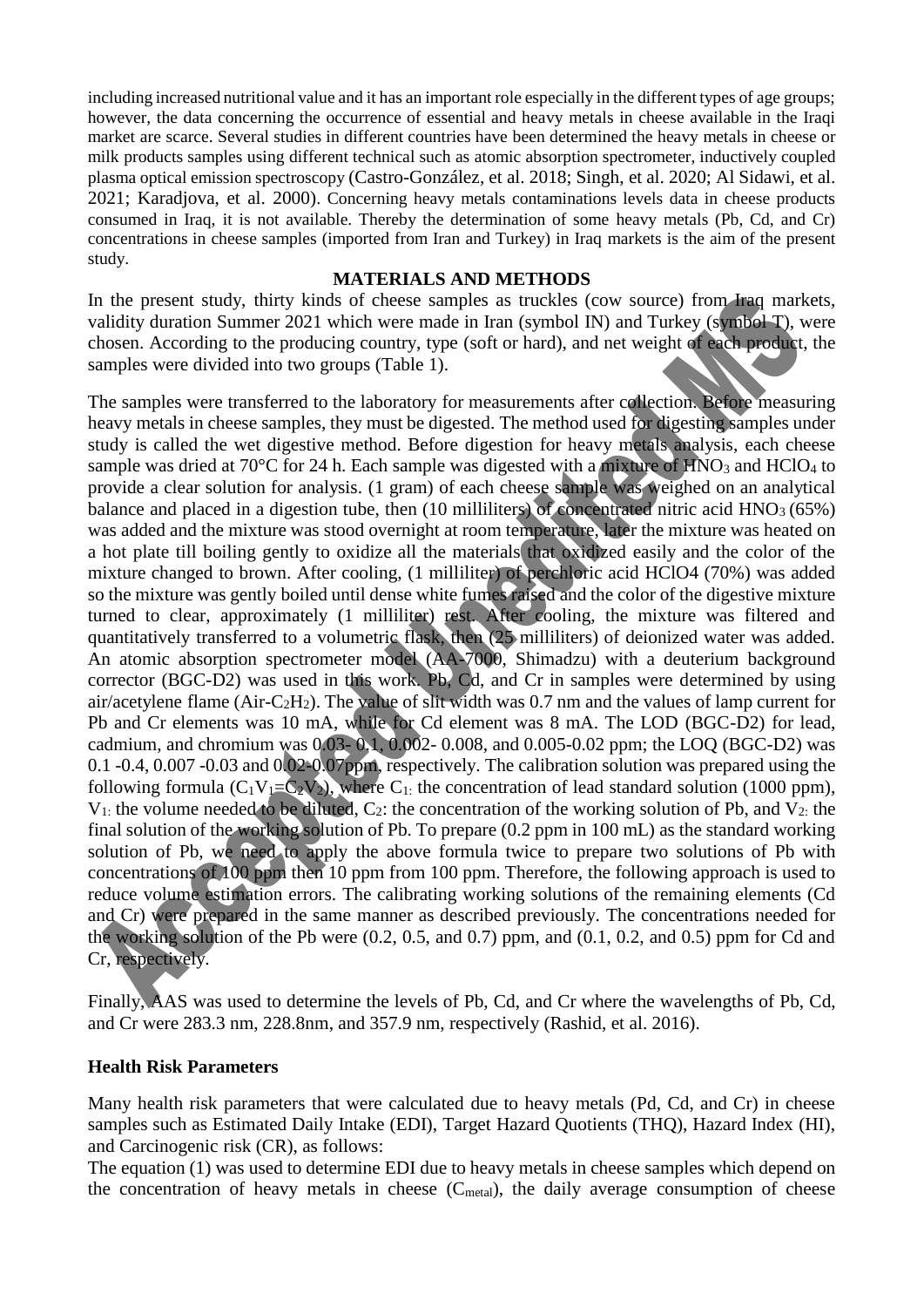(Wcheese), and the weight of the human body (BW), as follows (Meshref, et al. 2014; Christophoridis, et al. 2019):

$$
EDI\left(\frac{mg}{kg}per\,day\right) = \frac{C_{metal}\left(\frac{mg}{kg}\right) \times W_{cheese}\left(\frac{kg}{day}\right)}{BW\left(kg\right)}\tag{1}
$$

In the present study, the value of BW has been used is an adult person that has an average weight of 60 kg, while the value of Wcheese was 22 gm/day (Christophoridis, et al. 2019; Renner, 1993) .

 The values of THQ in the samples were determined according to United States Environmental Protection Agency (USEPA) that depend on EDI and the oral reference dose (RfD), as the following equation (EPA, 1989a; Khalil, 2018):

$$
THQ = \frac{EDI \left(\frac{mg}{kg} \text{ per day}\right)}{RfD\left(\frac{mg}{kg} \text{ per day}\right)}\tag{2}
$$

The values of RFD in the unit mg/kg per day for Pd, Cd, and Cr were  $3.5 \times 10^{-3}$ ,  $1 \times 10^{-3}$ , and  $3\times10^{-3}$ , respectively (EPA, 2008; Zhuang, et al. 2009).

The values of HI due to all heavy metals in the present study can be calculated by the sum of THQ as following Equation (EPA, 2011).

$$
HI\left(\frac{mg}{kg}per\,day\right) = \sum THQ \tag{3}
$$

The value of CR due to heavy metals exposure of populations was determined using the following equation based on the USEPA that depends on many parameters such as Exposure Frequency (EFr), Exposure Duration (ED), EDI, which stands for oral carcinogenic slope factor (CSFo), and Average Time (AT), described in (EPA, 2006; EPA 2010):

$$
CR = \frac{EFr \left(\frac{days}{year}\right) \times ED(year) \times EDl \left(\frac{mg}{kg} \text{ per day}\right) \times CSFo \left(\frac{mg}{kg} \text{ per day}\right)}{AT \left(\frac{day}{year} \times 70 \text{ year}\right)} \times 10^{-3}
$$
 (4)

In the present study, the values of EFr, ED, AT were 350 days/ years, 30 years, and 365 days/years  $\times$ 70 years, respectively (EC, 2006). While, the value of CSFo in- unit mg/kg per day for Pb, Cd, and Cr was 0.0085, 15, and 41, respectively (EPA, 1989b).

# **Statistical analysis**

Statistical analysis was performed using the SPSS statistical software package (SPSS for Windows version 20, SPSS Inc., Chicago, Illinois, USA).

#### **RESULTS**

Heavy metals (Pb, Cd, and Cr) in cheese samples produced in Iran and Turkey that are available in Iraqi markets were determined using AAS techniques. Table (1) shows the concentrations of Pb, Cd, and Cr for 30 cheese samples (15 made in Iran and 15 made in Turkey). The results from Table (1), the Pb, Cd, and Cr concentrations in cheese samples that were produced in Iran were range from 0.93 $\pm$ 0.30 mg/kg to 8.36 $\pm$ 0.96 mg/kg with a mean value of 4.33 $\pm$ 0.57 mg/kg, from ND to 0.434 $\pm$ 0.13 mg/kg with a mean value of 0.135±0.03 mg/kg, and from ND to 0.523±0.24 mg/kg with an average value of 0.183 $\pm$ 0.12 mg/kg, respectively. While, the concentrations of Pb, Cd, and Cr in cheese samples that were produced in Turkey were ranged from ND to 8.36±0.96 mg/kg with an average value of  $3.89\pm0.63$  mg/kg, from ND to  $0.375\pm0.13$  mg/kg with an average value of  $0.167\pm0.032$ mg/kg, and from ND to 1.05±0.34 mg/kg with a mean value of 0.105±0.07 mg/kg, respectively. The results show the maximum value of Pb concentrations in cheese samples produced from Iran and Turkey were in IN7(Sabah-Arab) and T14 (Alamera), respectively. The minimum value of Pb, Cd, and Cr concentrations of Iranian cheese samples was obtained in sample IN10 (Kala-Amal), while in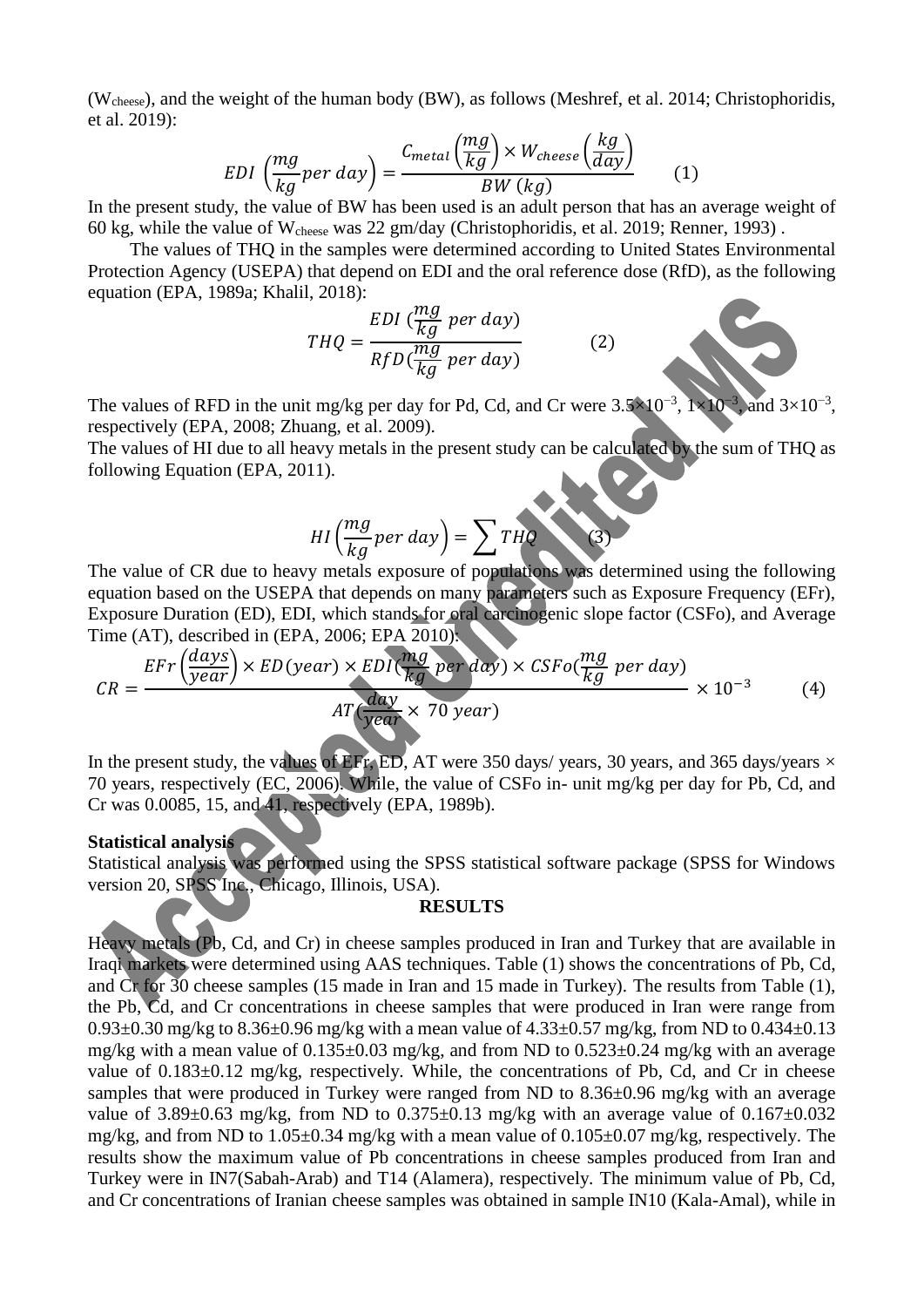Turkey cheese samples were obtained in sample T12 (Mersin-Village), respectively. Also, it was found most samples of cheese in the present study have ND (no detection) value, especially of Cr concentrations. Table (2) shows the results of EDI, THQ, and HI due to Pb, Cd, and Cr concentration in 30 cheese samples products from Iran and Turkey country which were collected from Iraq markets. From Table (2), the average values with standard error (S.E) of EDI for Pb, Cd, and Cr concentration in Iran samples were  $1.58\pm0.21$  µg/kg per day,  $0.05\pm0.01$  µg/kg per day, and  $0.07\pm0.04$  µg/kg per day, respectively, while in Turkey samples in-unit µg/kg per day were 1.43±0.23, 0.06±0.01, and 0.04±0.02, respectively. Furthermore, the average values with standard error (S.E) of TQH for Pb, Cd, and Cr concentrations in cheese of Iranian samples were  $0.45\pm0.06$ ,  $0.05\pm0.01$ , and  $0.022\pm0.01$ , respectively, while in cheese of Turkish samples were  $0.41\pm0.06$ ,  $0.06\pm0.01$ , and  $0.013\pm0.008$ , respectively. Also, from Table (2), the range of the results of HI in two countries of the present study was 0.097-1.127 with an average of  $0.526 \pm 0.07$  and ND- 0.907 with an average value of  $0.483 \pm 0.26$ . According to equation (4), it is found the values of Carcinogenic risk (CR) for all cheese samples of the present study are listed in Table (3). According to the results in Table (3), the highest value of  $CR \times 10^{-6}$  for Pb concentration for Iranian cheese samples was 0.012 in the IN9 and the lowest value was 0.001 in IN6 sample with an average value of 0.006±0.0007. Whilst, the values of Cd and Cr concentrations varied from ND to 0.980 with an average of 1.13±0.0007 and from ND to 11.302 with an average of 0.0056±0.7, respectively. Also, from Table (3), it can be noticed that the range values of Pb, Cd, and Cr concentrations for Turkish cheese samples were from ND to 0.011 with an average value of  $0.005\pm0.0008$ , from ND to 0.848 with an average value of  $0.37\pm0.07$ , and from ND to 6.458 with an average  $0.65\pm0.4$ , respectively.

| Table (1). Results of Pb, Cd, and Cr Concentration in different cheese products from Iran and |  |
|-----------------------------------------------------------------------------------------------|--|
| Turkey.                                                                                       |  |

| N <sub>0</sub> | <b>Type</b><br><b>Name of brand</b><br>Origi<br><b>Sample</b> |             |                 | <b>Net</b> | <b>Concentrations of heavy metals (mg/kg)</b> |                  |                  |                            |
|----------------|---------------------------------------------------------------|-------------|-----------------|------------|-----------------------------------------------|------------------|------------------|----------------------------|
|                | cheese                                                        | $\mathbf n$ | code            | <b>of</b>  | weight                                        | or ppm)          |                  |                            |
|                |                                                               |             |                 | cheese     | (gm)                                          | Pb               | C <sub>d</sub>   | <b>Cr</b>                  |
|                |                                                               |             |                 |            |                                               |                  |                  |                            |
| $\mathbf{1}$   | Sabah (Cream)                                                 |             | <b>IN1</b>      | soft       | 100                                           | $5.57 \pm 0.79$  | $0.192 \pm 0.09$ | $\overline{\mathrm{ND}^*}$ |
| $\overline{2}$ | Kibi                                                          |             | IN2             | soft       | 100                                           | $2.79 \pm 0.56$  | $0.150 \pm 0.08$ | ND                         |
| 3              | Kiri                                                          |             | IN3             | soft       | 100                                           | $4.64 \pm 0.72$  | $0.350 \pm 0.12$ | $0.523 \pm 0.24$           |
| $\overline{4}$ | Sabah (UF)                                                    |             | IN4             | soft       | 300                                           | $4.64 \pm 0.71$  | $0.050 \pm 0.04$ | <b>ND</b>                  |
| 5              | Labneh                                                        |             | IN <sub>5</sub> | soft       | 150                                           | $2.79 \pm 0.56$  | $0.175 \pm 0.07$ | ND                         |
| 6              | Sabah (Bulgarian                                              |             | IN <sub>6</sub> | soft       | 400                                           | $0.94 \pm 0.32$  | $0.083 \pm 0.06$ | ND                         |
|                | paneer)                                                       |             |                 |            |                                               |                  |                  |                            |
| 7              | Sabah (Arab),                                                 | ran         | IN7             | soft       | 400                                           | $8.36 \pm 0.96$  | $0.042 \pm 0.04$ | ND                         |
| 8              | Pinka                                                         |             | IN8             | soft       | 120                                           | $1.86 \pm 0.45$  | $0.150 \pm 0.08$ | $0.392 \pm 0.21$           |
| 9              | <b>Mimas</b>                                                  |             | IN9             | soft       | 100                                           | $8.36 \pm 0.90$  | $0.075 \pm 0.05$ | $1.83 \pm 0.45$            |
| 10             | Kala (Amal)                                                   |             | IN10            | soft       | 100                                           | $0.93 \pm 0.30$  | <b>ND</b>        | ND                         |
| 11             | Kala (Msdmr)                                                  |             | IN11            | soft       | 100                                           | $5.11 \pm 0.76$  | $0.067 \pm 0.05$ | <b>ND</b>                  |
| 12             | Kala (Maac)                                                   |             | IN12            | soft       | 100                                           | $6.04 \pm 0.85$  | $0.058 \pm 0.04$ | ND                         |
| 13             | Baf                                                           |             | <b>IN13</b>     | soft       | 400                                           | $5.11 \pm 0.77$  | $0.042 \pm 0.03$ | <b>ND</b>                  |
| 14             | Gouda                                                         |             | <b>IN14</b>     | soft       | 150                                           | $3.25 \pm 0.60$  | $0.158 \pm 0.09$ | <b>ND</b>                  |
| 15             | Sabah (Feta)                                                  |             | IN15            | soft       | 225                                           | $4.64 \pm 0.69$  | $0.434 \pm 0.13$ | <b>ND</b>                  |
|                |                                                               | Average±S.E |                 |            | $4.33 \pm 0.57$                               | $0.135 \pm 0.03$ | $0.183 + 0.12$   |                            |
| 16             | Aynes                                                         |             | T <sub>1</sub>  | soft       | 250                                           | $5.57 \pm 0.79$  | $0.258 \pm 0.10$ | ND                         |
| 17             | Muratbey                                                      |             | T <sub>2</sub>  | hard       | 200                                           | $0.46 \pm 0.23$  | $0.325 \pm 0.11$ | $0.261 \pm 0.17$           |
|                | (Shallal)                                                     |             |                 |            |                                               |                  |                  |                            |
| 18             | Muratbey                                                      | Turkey      | T <sub>3</sub>  | hard       | 200                                           | $6.04 \pm 0.82$  | $0.008 \pm 0.02$ | ND                         |
|                | (Braided)                                                     |             |                 |            |                                               |                  |                  |                            |
| 19             | Lana                                                          |             | <b>T4</b>       | hard       | 200                                           | $3.25 \pm 0.60$  | $0.133 \pm 0.07$ | ND                         |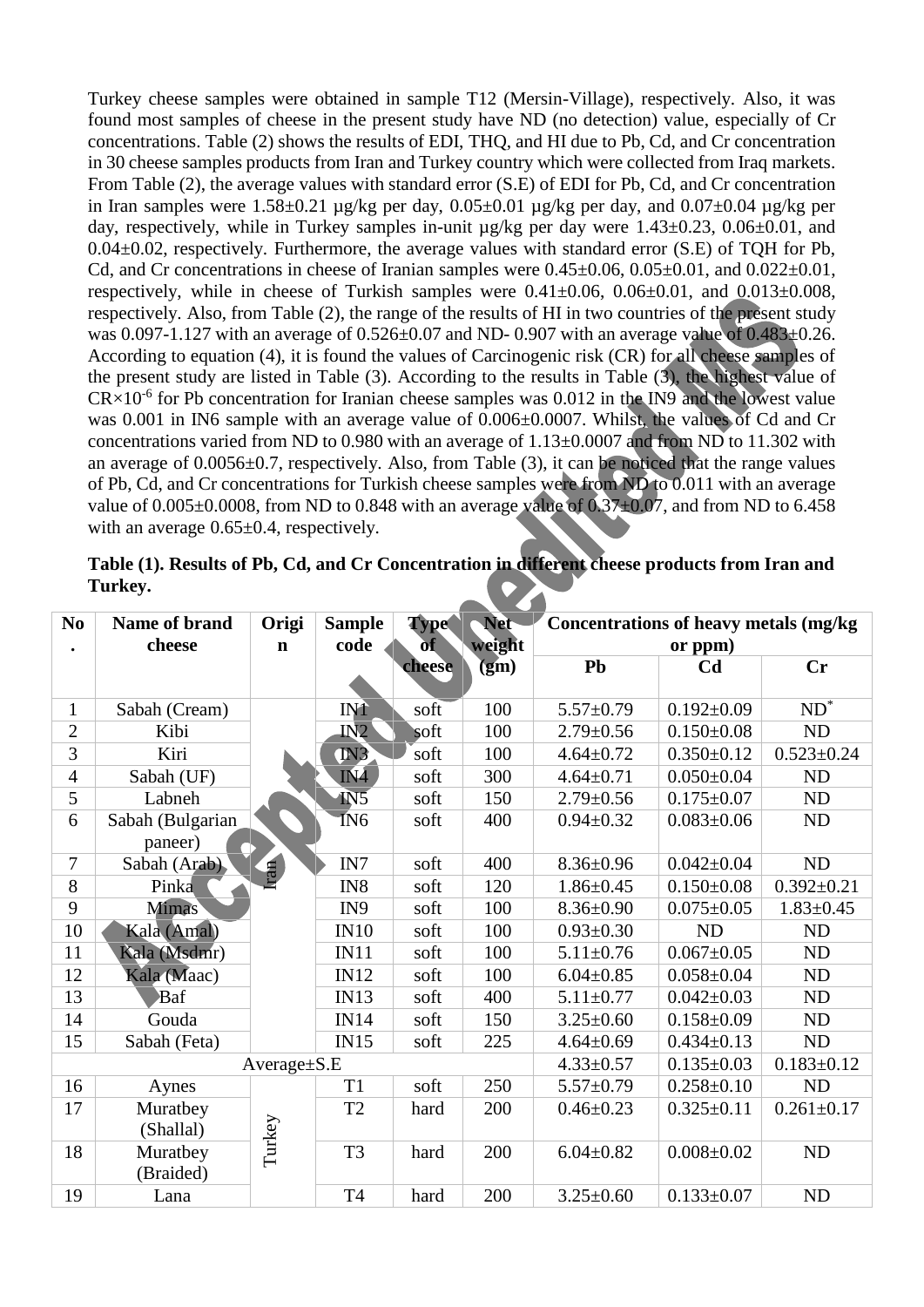| black semsem)<br>Tulum (With dill)<br>T <sub>6</sub><br>250<br>21<br>$5.57 \pm 0.79$<br>$0.375 \pm 0.13$<br>soft<br>22<br>T7<br>Mersin<br>250<br>$6.50 \pm 0.85$<br>$0.133 \pm 0.08$<br>soft<br>(Circassian)<br>T <sub>8</sub><br>23<br>Village (With<br>250<br>$3.25 \pm 0.60$<br>soft<br>ND<br>olives and thyme)<br>T <sub>9</sub><br>$0.108 \pm 0.07$<br>24<br>Village (dill)<br>250<br>soft<br>$5.57 \pm 0.79$<br>Village (With<br>25<br>$0.300 \pm 0.10$<br>T <sub>10</sub><br>250<br>$1.39 \pm 0.39$<br>soft<br>thyme)<br>$0.108 \pm 0.06$<br>250<br>26<br>Village (With<br><b>T11</b><br><b>ND</b><br>soft<br>herbs)<br>N <sub>D</sub><br>250<br>ND<br>27<br>Mersin (Village)<br>T <sub>12</sub><br>soft<br>$0.200 + 0.09$<br>28<br>Muratbey (Van<br>$4.64 \pm 0.72$<br>T <sub>13</sub><br>200<br>soft | <b>ND</b><br><b>ND</b><br><b>ND</b> |  |  |  |  |  |  |  |  |
|---------------------------------------------------------------------------------------------------------------------------------------------------------------------------------------------------------------------------------------------------------------------------------------------------------------------------------------------------------------------------------------------------------------------------------------------------------------------------------------------------------------------------------------------------------------------------------------------------------------------------------------------------------------------------------------------------------------------------------------------------------------------------------------------------------------|-------------------------------------|--|--|--|--|--|--|--|--|
|                                                                                                                                                                                                                                                                                                                                                                                                                                                                                                                                                                                                                                                                                                                                                                                                               |                                     |  |  |  |  |  |  |  |  |
|                                                                                                                                                                                                                                                                                                                                                                                                                                                                                                                                                                                                                                                                                                                                                                                                               |                                     |  |  |  |  |  |  |  |  |
|                                                                                                                                                                                                                                                                                                                                                                                                                                                                                                                                                                                                                                                                                                                                                                                                               |                                     |  |  |  |  |  |  |  |  |
|                                                                                                                                                                                                                                                                                                                                                                                                                                                                                                                                                                                                                                                                                                                                                                                                               |                                     |  |  |  |  |  |  |  |  |
|                                                                                                                                                                                                                                                                                                                                                                                                                                                                                                                                                                                                                                                                                                                                                                                                               | $1.05 \pm 0.34$                     |  |  |  |  |  |  |  |  |
|                                                                                                                                                                                                                                                                                                                                                                                                                                                                                                                                                                                                                                                                                                                                                                                                               | <b>ND</b>                           |  |  |  |  |  |  |  |  |
|                                                                                                                                                                                                                                                                                                                                                                                                                                                                                                                                                                                                                                                                                                                                                                                                               | <b>ND</b>                           |  |  |  |  |  |  |  |  |
|                                                                                                                                                                                                                                                                                                                                                                                                                                                                                                                                                                                                                                                                                                                                                                                                               | ND                                  |  |  |  |  |  |  |  |  |
| herby)                                                                                                                                                                                                                                                                                                                                                                                                                                                                                                                                                                                                                                                                                                                                                                                                        | ND                                  |  |  |  |  |  |  |  |  |
| ND<br>29<br>200<br>T14<br>$8.36 \pm 0.96$<br>hard<br>Alamera                                                                                                                                                                                                                                                                                                                                                                                                                                                                                                                                                                                                                                                                                                                                                  | $0.261 \pm 0.17$                    |  |  |  |  |  |  |  |  |
| $0.233 \pm 0.11$<br>30<br>Manfoush<br>T <sub>15</sub><br>100<br>$3.25 \pm 0.60$<br>soft                                                                                                                                                                                                                                                                                                                                                                                                                                                                                                                                                                                                                                                                                                                       | <b>ND</b>                           |  |  |  |  |  |  |  |  |
| $0.167 \pm 0.03$<br>$3.89 \pm 0.63$<br>$Average \pm S.E$<br>$\overline{2}$                                                                                                                                                                                                                                                                                                                                                                                                                                                                                                                                                                                                                                                                                                                                    | $0.105 \pm 0.07$                    |  |  |  |  |  |  |  |  |
| $0.02 -$<br>$0.05$ (E<br>The worldwide average                                                                                                                                                                                                                                                                                                                                                                                                                                                                                                                                                                                                                                                                                                                                                                | $0.03$ (E                           |  |  |  |  |  |  |  |  |
| (Additives,<br>Regulation                                                                                                                                                                                                                                                                                                                                                                                                                                                                                                                                                                                                                                                                                                                                                                                     | Regulation,                         |  |  |  |  |  |  |  |  |
| 1993; EC,<br>, 2001)<br>2001)                                                                                                                                                                                                                                                                                                                                                                                                                                                                                                                                                                                                                                                                                                                                                                                 |                                     |  |  |  |  |  |  |  |  |
| 2006                                                                                                                                                                                                                                                                                                                                                                                                                                                                                                                                                                                                                                                                                                                                                                                                          |                                     |  |  |  |  |  |  |  |  |

#### **\*ND is no detection.**

# **Table (2). Results of EDI, THQ, and HI due to Pb, Cd, and Cr Concentration in different cheese products from Iran and Turkey.**

| N <sub>0</sub>   | <b>Sampl</b>    |                | EDI (µg/kg per day) |                          |                | <b>THQ</b>     |                  | $\mathbf{H}$    |
|------------------|-----------------|----------------|---------------------|--------------------------|----------------|----------------|------------------|-----------------|
|                  | e code          | Pb             | C <sub>d</sub>      | $\mathbf{Cr}$            | Pb             | C <sub>d</sub> | Cr               |                 |
| $\mathbf{1}$     | IN1             | 2.04           | 0.070               | $\overline{\mathrm{ND}}$ | 0.584          | 0.070          | ND               | 0.654           |
| $\boldsymbol{2}$ | IN2             | 1.02           | 0.055               | <b>ND</b>                | 0.292          | 0.055          | ND               | 0.347           |
| 3                | IN3             | 1.70           | 0.128               | 0.192                    | 0.486          | 0.128          | 0.064            | 0.679           |
| $\overline{4}$   | IN4             | 1.70           | 0.018               | <b>ND</b>                | 0.486          | 0.018          | ND               | 0.505           |
| 5                | IN5             | 1.02           | 0.064               | <b>ND</b>                | 0.292          | 0.064          | ND               | 0.356           |
| 6                | IN <sub>6</sub> | 0.340          | 0.031               | <b>ND</b>                | 0.097          | 0.031          | ND               | 0.128           |
| $\tau$           | IN7             | $3.06 -$       | 0.015               | <b>ND</b>                | 0.876          | 0.015          | ND               | 0.891           |
| 8                | IN <sub>8</sub> | 0.68           | 0.055               | 0.144                    | 0.195          | 0.055          | 0.048            | 0.298           |
| 9 <sub>l</sub>   | $IN9-$          | 3.06           | 0.028               | 0.67                     | 0.876          | 0.028          | 0.224            | 1.127           |
| 10               | <b>IN10</b>     | 0.340          | ND                  | <b>ND</b>                | 0.097          | 0.000          | <b>ND</b>        | 0.097           |
| 11               | <b>IN11</b>     | 1.87           | 0.024               | <b>ND</b>                | 0.535          | 0.024          | ND               | 0.559           |
| 12               | <b>IN12</b>     | 2.21           | 0.021               | <b>ND</b>                | 0.632          | 0.021          | ND               | 0.654           |
| 13               | IN13            | 1.87           | 0.015               | <b>ND</b>                | 0.535          | 0.015          | ND               | 0.550           |
| 14               | <b>IN14</b>     | 1.19           | 0.058               | <b>ND</b>                | 0.340          | 0.058          | ND               | 0.399           |
| 15               | IN15            | 1.70           | 0.159               | <b>ND</b>                | 0.486          | 0.159          | ND               | 0.645           |
|                  | Average + S.    | $1.58 \pm 0.2$ | $0.05 \pm 0.0$      | $0.07 + 0.0$             | $0.45 \pm 0.0$ | $0.05 \pm 0.0$ | $0.022 \pm 0.01$ | $0.526 \pm 0.0$ |
|                  | E               | 1              | 1                   | $\overline{4}$           | 6              |                |                  | 7               |
| 16               | T <sub>1</sub>  | 2.043          | 0.095               | <b>ND</b>                | 0.584          | 0.095          | ND               | 0.678           |
| 17               | T <sub>2</sub>  | 0.170          | 0.119               | 0.096                    | 0.049          | 0.119          | 0.032            | 0.200           |
| 18               | T <sub>3</sub>  | 2.213          | 0.003               | <b>ND</b>                | 0.632          | 0.003          | ND               | 0.635           |
| 19               | T <sub>4</sub>  | 1.192          | 0.049               | <b>ND</b>                | 0.340          | 0.049          | ND               | 0.389           |
| 20               | T <sub>5</sub>  | 1.702          | 0.119               | <b>ND</b>                | 0.486          | 0.119          | ND               | 0.606           |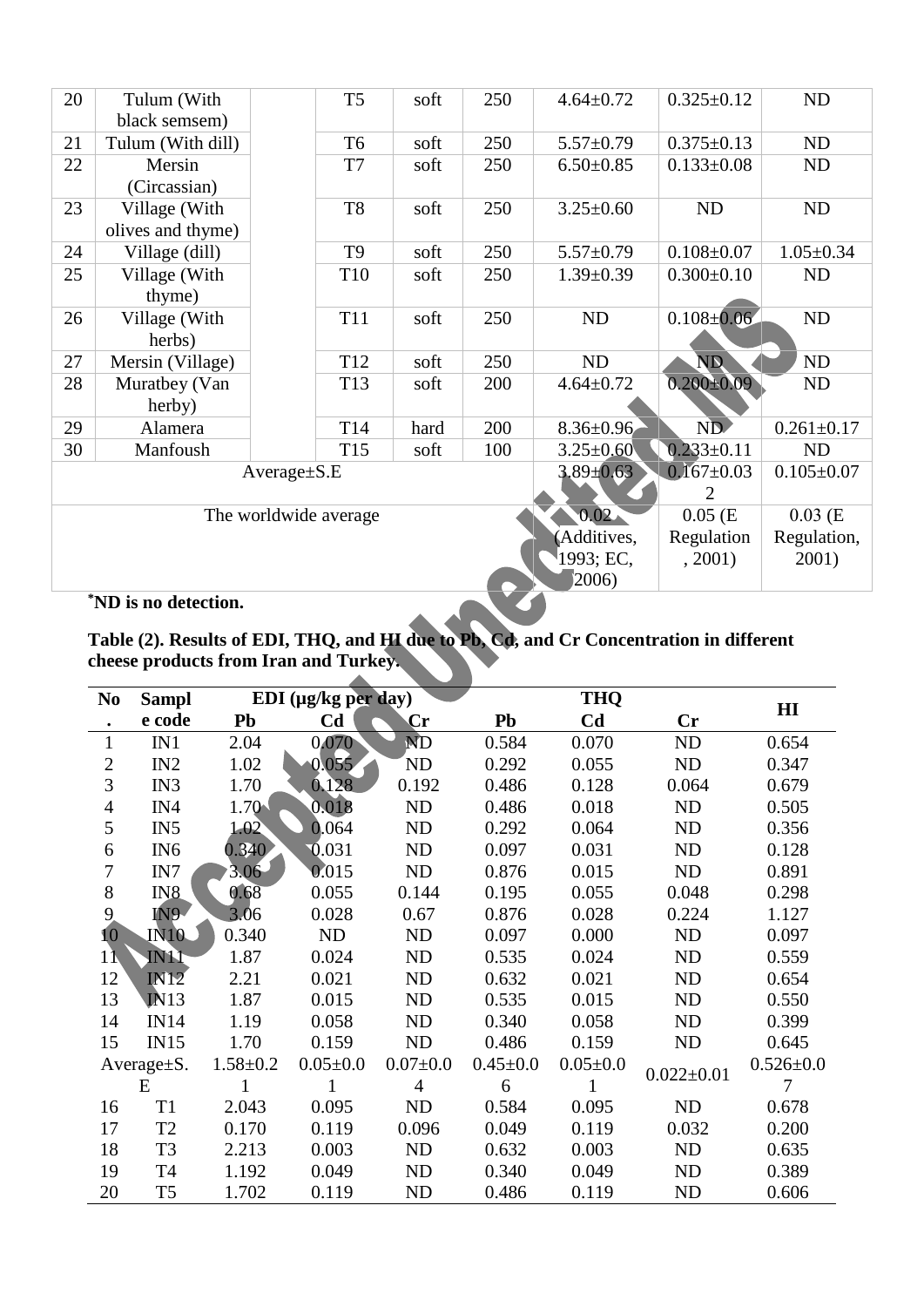| 21                          | T <sub>6</sub>  | 2.043                         | 0.138                | <b>ND</b>      | 0.584             | 0.138             | <b>ND</b>                  | 0.721           |
|-----------------------------|-----------------|-------------------------------|----------------------|----------------|-------------------|-------------------|----------------------------|-----------------|
| 22<br>T7                    |                 | 2.383                         | 0.049                | <b>ND</b>      | 0.681             | 0.049             | <b>ND</b>                  | 0.730           |
| 23<br>T <sub>8</sub>        |                 | 1.192                         | 0.000                | <b>ND</b>      | 0.340             | 0.000             | <b>ND</b>                  | 0.340           |
| T <sub>9</sub><br>24        |                 | 2.043                         | 0.040                | 0.383          | 0.584             | 0.040             | 0.128                      | 0.751           |
| 25                          | T <sub>10</sub> | 0.511                         | 0.110                | <b>ND</b>      | 0.146             | 0.110             | <b>ND</b>                  | 0.256           |
| 26                          | <b>T11</b>      | <b>ND</b>                     | 0.040                | <b>ND</b>      | <b>ND</b>         | 0.040             | <b>ND</b>                  | 0.040           |
| 27                          | T <sub>12</sub> | <b>ND</b>                     | <b>ND</b>            | <b>ND</b>      | <b>ND</b>         | <b>ND</b>         | <b>ND</b>                  | <b>ND</b>       |
| 28                          | T <sub>13</sub> | 1.702                         | 0.073                | <b>ND</b>      | 0.486             | 0.073             | <b>ND</b>                  | 0.560           |
| 29                          | T14             | 3.064                         | <b>ND</b>            | 0.096          | 0.876             | <b>ND</b>         | 0.032                      | 0.907           |
| 30<br>T <sub>15</sub>       |                 | 1.192                         | 0.086                | <b>ND</b>      | 0.340             | 0.086             | N <sub>D</sub>             | 0.426           |
| Average $\pm$ S.            |                 | $1.43 \pm 0.2$                | $0.06 \pm 0.0$       | $0.04 \pm 0.0$ | $0.41 \pm 0.0$    | $0.06 \pm 0.0$    | $0.013 \pm 0.00$           | $0.483 \pm 0.2$ |
| E                           |                 | 3                             |                      | 2              | 6                 |                   |                            | h.              |
| The<br>worldwide<br>average |                 | 3.57<br>(Tripathi<br>, et al. | 1.0<br>(Islam,<br>et |                | $1$ (Islam,<br>et | $1$ (Islam,<br>et | 1 (Islam, et<br>al., 2014) | 1(Islam,<br>et  |
|                             |                 | 1999)                         | al., 2014)           |                | al., 2014)        | al., $2014$       |                            | al., 2014)      |

| Table (3) Results of CR due to Pb, Cd, and Cr Concentration in different cheese products |                 |
|------------------------------------------------------------------------------------------|-----------------|
| from Iran and Turkey.                                                                    | <b>ANTISTER</b> |

| N <sub>0</sub> | <b>Samp</b>           | $CR \times 10^{-6}$ |                     |                |                  | <b>Sample</b><br>N <sub>0</sub> |               | $CR \times 10^{-6}$ |              |  |
|----------------|-----------------------|---------------------|---------------------|----------------|------------------|---------------------------------|---------------|---------------------|--------------|--|
| $\bullet$      | le<br>code            | Pb                  | C <sub>d</sub>      | Cr             |                  | code                            | Pb            | C <sub>d</sub>      | Cr           |  |
| 1              | IN1                   | 0.007               | 0.434               | ND             | 16 <sub>1</sub>  | T <sub>1</sub>                  | 0.007         | 0.584               | ND           |  |
| $\sqrt{2}$     | IN2                   | 0.004               | 0.339               | ND <sub></sub> | 17               | T <sub>2</sub>                  | 0.001         | 0.735               | 1.614        |  |
| 3              | IN3                   | 0.006               | 0.792               | 3.229          | 18               | T <sub>3</sub>                  | 0.008         | 0.019               | ND           |  |
| $\overline{4}$ | IN4                   | 0.006               | 0.113               | <b>ND</b>      | 19               | T <sub>4</sub>                  | 0.004         | 0.302               | ND           |  |
| 5              | IN <sub>5</sub>       | 0.004               | 0.396               | N <sub>D</sub> | 20               | T <sub>5</sub>                  | 0.006         | 0.735               | ND           |  |
| 6              | IN <sub>6</sub>       | 0.001               | 0.189               | <b>ND</b>      | 21               | T <sub>6</sub>                  | 0.007         | 0.848               | ND           |  |
| $\tau$         | IN7                   | 0.011               | 0.094               | <b>ND</b>      | 22               | $\rm{T}7$                       | 0.008         | 0.302               | ND           |  |
| 8              | IN <sub>8</sub>       | 0.002               | 0.339               | 2.422          | 23               | T <sub>8</sub>                  | 0.004         | ND                  | ND           |  |
| 9              | IN9                   | 0.012               | $0.170 -$           | 11.302         | 24               | T <sub>9</sub>                  | 0.007         | 0.245               | 6.458        |  |
| 10             | IN10                  | 0.001               | ND                  | ND             | 25               | T10                             | 0.002         | 0.678               | ND           |  |
| 11             | IN11                  | 0.007               | 0.151               | <b>ND</b>      | 26               | T11                             | 0.001         | 0.245               | ND           |  |
| 12             | IN12                  | 0.008               | 0.132               | <b>ND</b>      | 27               | T <sub>12</sub>                 | ND            | ND                  | ND           |  |
| 13             | IN13                  | 0.007               | 0.094               | ND             | 28               | T13                             | 0.006         | 0.452               | ND           |  |
| 14             | IN14                  | 0.004               | 0.358               | <b>ND</b>      | 29               | T14                             | 0.011         | ND                  | 1.614        |  |
| 15             | IN15                  | 0.006               | 0.980               | ND             | 30               | T <sub>15</sub>                 | 0.004         | 0.528               | ND           |  |
|                | Average <sup>+S</sup> | $0.006 \pm 0.00$    | $1.13 \pm 0.00$     | $0.0056\pm$    |                  |                                 | $0.005 \pm 0$ | $0.37 + 0.$         | $0.65 \pm 0$ |  |
|                | 王<br><b>The</b>       | 07                  | 07                  | 0.7            |                  | Average±S.E                     | .0008         | 07                  | .4           |  |
|                | worldwide             |                     |                     |                |                  | The<br>worldwide                |               |                     |              |  |
|                | average               |                     |                     |                |                  |                                 |               |                     |              |  |
|                | (EPA,                 |                     | $10^{-4} - 10^{-6}$ |                | average<br>(EPA, |                                 |               | $10^{-4} - 10^{-6}$ |              |  |
|                | 2010;                 |                     |                     |                |                  | 2010; EPA,                      |               |                     |              |  |
|                | EPA,                  |                     |                     |                |                  | 1989c)                          |               |                     |              |  |
| 1989c)         |                       |                     |                     |                |                  |                                 |               |                     |              |  |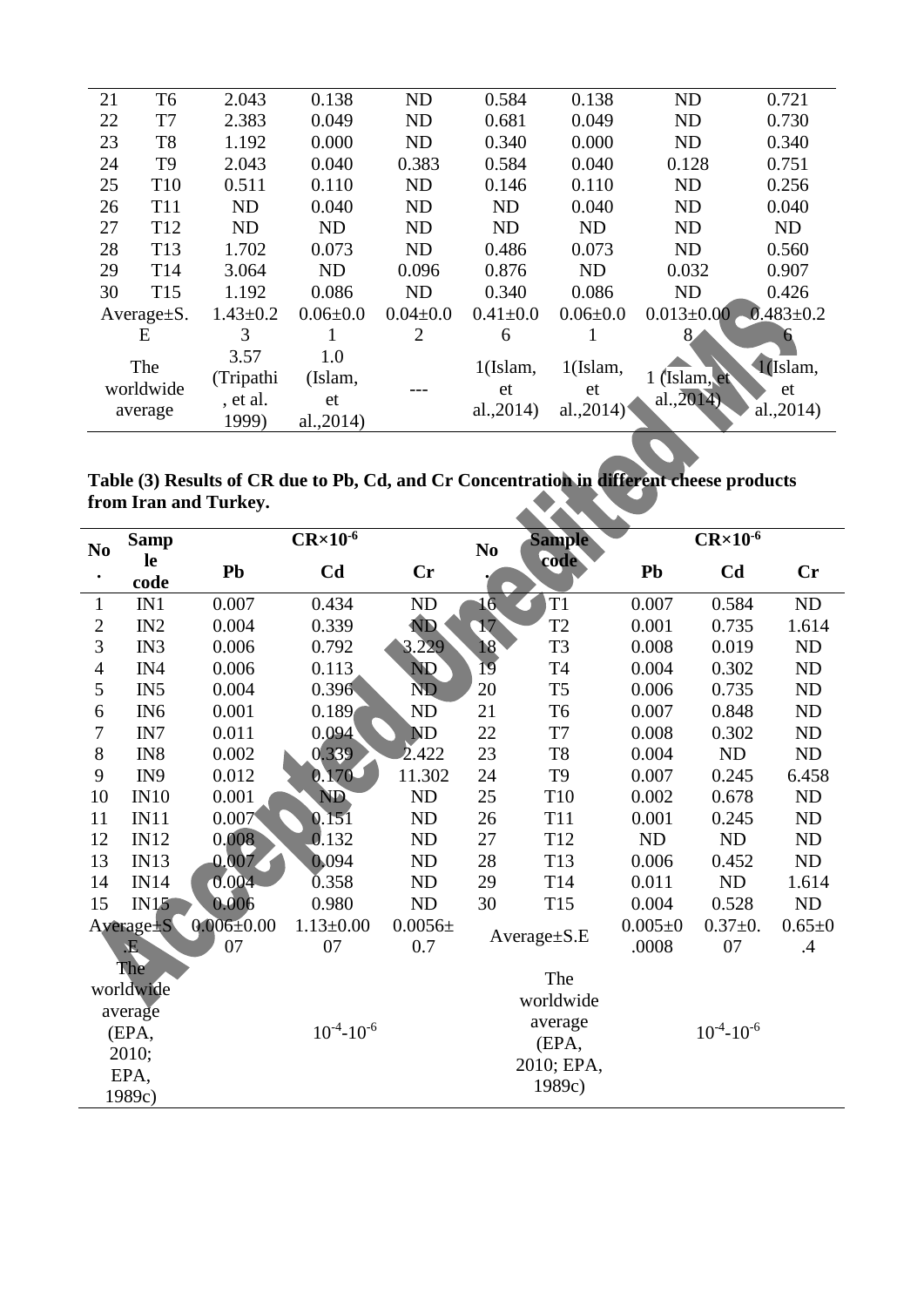#### **DISCUSSION**

Concentration results of Pb of all cheese samples collected from Iraq markets was higher than the worldwide average which equals 0.02 mg/kg according to European (EC, 2006) and Codex standards (Additives, 1993), except samples T11 and T12 (ND). Also found that twenty-two of Cd concentrations results in samples of the present study was higher than the worldwide average (0.05 mg/kg) for cheeses according to EU Regulation (E Regulation, 2001). While the results values of Cr concentrations for most samples were less than that of the worldwide average limit (0.03 mg/kg) for cheeses according to EU Regulation (E Regulation, 2001). From Table (1), it is found that the average concentration of the measured heavy metals is of two order higher in magnitude in Iraq than that of the worldwide. This difference can be attributed to many cusses. For instance, these include the cheese preparation process, processing equipment, accidental contamination during storage or packing process. The average value of Pb and Cr concentrations in cheese samples of Iranian is higher than that of cheese samples of Turkish, but T-test confirmed the presence of non-significant concentrations between Iranian and Turkish samples statistically (P> 0.05). While, the average value of Cd concentrations in Iranian cheese samples is lower than that of Turkish cheese samples, but Ttest confirmed the presence of no significant difference in the concentration mg/kg in samples of the present study between Iranian and Turkish samples statistically ( $P > 0.05$ ). Figure (1) shows the relation of average values for Pb, Cd, and Cr concentrations in the sample of the present. So, from Figure (1) the descending order of Iranian cheese samples and Turkish cheese samples were  $Pb > Cr$ > Cd and Pb > Cd > Cr, respectively according to the average value. The results in Table (2) show that the EDI values for the studied cheese samples were within the upper intake of world toxic heavy metals of Pb and Cd are 3.57 and 1.0 μg/kg/day, respectively (Tripathi, et al. 1999). Also, all values of TQH in Table (2) were less than 1 which means the cheese of the present study is safe. The minimum and maximum values in the Iranian samples were obtained in samples IN10 and IN9, while in Turkish samples were obtained in samples T14 and T12, respectively. The internal exposure by heavy metals is controlled by the hazard Index (HI), which is equal to or higher than 1, it indicates the potential health risk (Islam, et al. 2014), therefore the results of HI values in all cheese samples products from Iran were less than 1, except sample IN9. Statistically, the data of HI for each of the Iranian and Turkish samples has not been significant at  $p > 0.05$ . The range of the CR values of the worldwide average limit for heavy metals in food is  $10^{-4}$ - $10^{-6}$  according to Environmental Protection Agency (EPA, 2010; EPA, 1989c). Therefore, the results of CR due to Pb and Cd concentrations for the studied cheese samples have lower values than the worldwide range value, while the values of CR due to Cr concentrations for some samples IN3, IN8, IN9, T2, T9, and T14 which have higher than the world acceptable range. On the basis of these results of health risk parameters due to heavy metals (Pd, Cd, and Cr) in cheese samples such as Estimated Daily Intake (EDI), Target Hazard Quotients (THQ), Hazard Index (HI), and Carcinogenic risk (CR), it could be said that for most samples there is very little chance of potential health risks through consuming these cheese types. The heavy metals transferred through water and food chains to animals. It is accumulation in dairy animals adversely affects their health and milk production. The heavy metal contaminants enter animal systems due to pollution of air, water, soil, and consumption of contaminated feed; improper manufacturing practices and use of contaminated equipment also contribute to the contamination of milk with heavy metals. Also, the heavy metals contamination during manufacturing of cheese, potential factors of seasonality, and the chemical affinity of heavy metals with certain ingredients are attributed to the high recorded values and heavy metals variations in some cheese samples. Our measured average value of heavy metal (Pb, Cd, and Cr) concentrations of the investigated cheese samples are compared with the previous studies as presented in Table (4). The average value of concentrations for Pb and Cd in the current study are higher than the values determined in Mexico, India, Georgia, Bulgaria, Iraq, Iran, Turkey and Bangladeshi, while the average value of Cr concentrations were higher than India, Georgia, Bulgaria, Iraq, Turkey and lower than in Iran and Bangladeshi, as illustrated in Table (4). From Table (4), it is found that the current study reports a significantly higher Pb and Cd concentrations than those of the same heavy metals for the same food type made by Iran. These may be due to many reasons such as the difference between the local and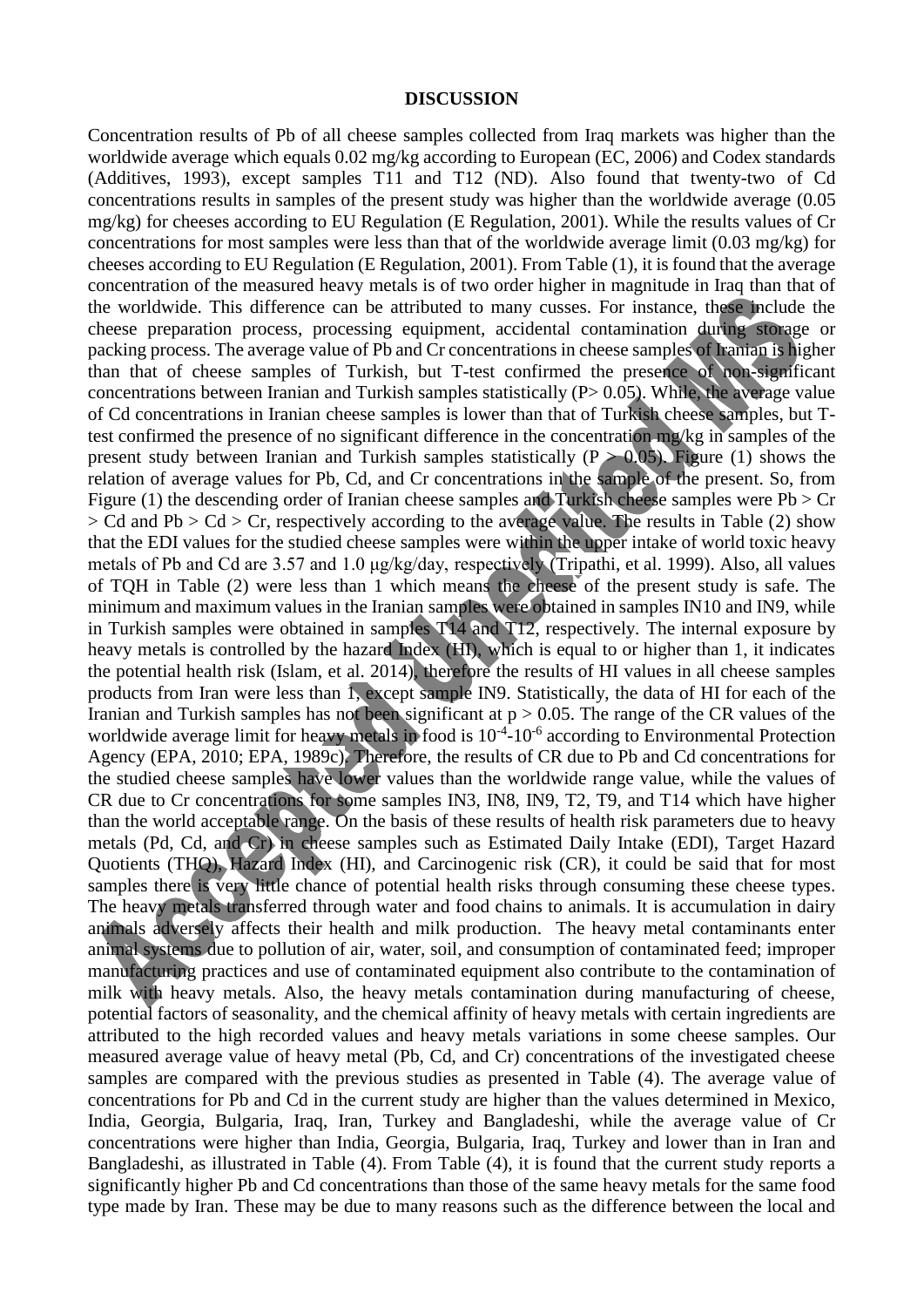imported samples, and storage method of samples in Iraqi markets. From the results of the health risk parameters due to heavy metals in the present study such as Pb, Cd, and Cr in most cheese samples produced from Iran and Turkey were within the worldwide average limit. So, this study indicates that there are no high health risks of cheese samples that consumption by Iraqi people.



Figure (1): The relation of average values for Pb, Cd, and Cr concentrations in the sample of **the present study as a function of the country of productions.**

**Table (4). Comparison of the average concentrations of Pb, Cd, and Cr in cheese samples of Various countries**

|                       |                |        | <b>Average of concentrations</b> |                |                               |
|-----------------------|----------------|--------|----------------------------------|----------------|-------------------------------|
| No.                   | <b>Country</b> |        | mg/kg                            |                | <b>Reference</b>              |
|                       |                | ∣Рb    | C <sub>d</sub>                   | $\mathbf{C}$ r |                               |
|                       | Mexico         | 0.11   |                                  | 0.02           | Castro-González, et al. 2018) |
| $\overline{2}$        | India          | 0.006  | 0.01                             | ---            | (Singh, et al. 2020)          |
| 3                     | Georgia        | 0.258  | 0.007                            | 0.079          | (Al Sidawi, et al. 2021)      |
| $\overline{4}$        | Bulgaria       | 0.0012 | 0.0039                           |                | (Karadjova, et al. 2000)      |
| 5                     | Bangladeshi    | 0.025  | 0.042                            | 0.886          | (Anwarul and Sanjida, 2021)   |
| 6⊾                    | Iraq (Basrah)  | 0.12   |                                  |                | (Najla and Al-Kaabi, 2020)    |
|                       | Iraq (Baghdad) | 0.05   |                                  | 0.006          | (Amir and Al-Azzawi, 2016)    |
| $\overline{\text{8}}$ | Turkey         | 0.67   |                                  | 0.32           | (Durali, 2006)                |
| 9                     | Iran           | 0.015  | 0.0012                           |                | (Yasser and Fakhari, 2016)    |
|                       | Present study  |        |                                  |                |                               |
| 10                    | Iran           | 4.33   | 0.135                            | 0.183          |                               |
|                       | Turkey         | 3.89   | 0.167                            | 0.105          |                               |

#### **Conclusions**

 From the results of the health risk parameters due to heavy metals in the present study such as Pb, Cd, and Cr in most cheese samples produced from Iranian and Turkish were within the world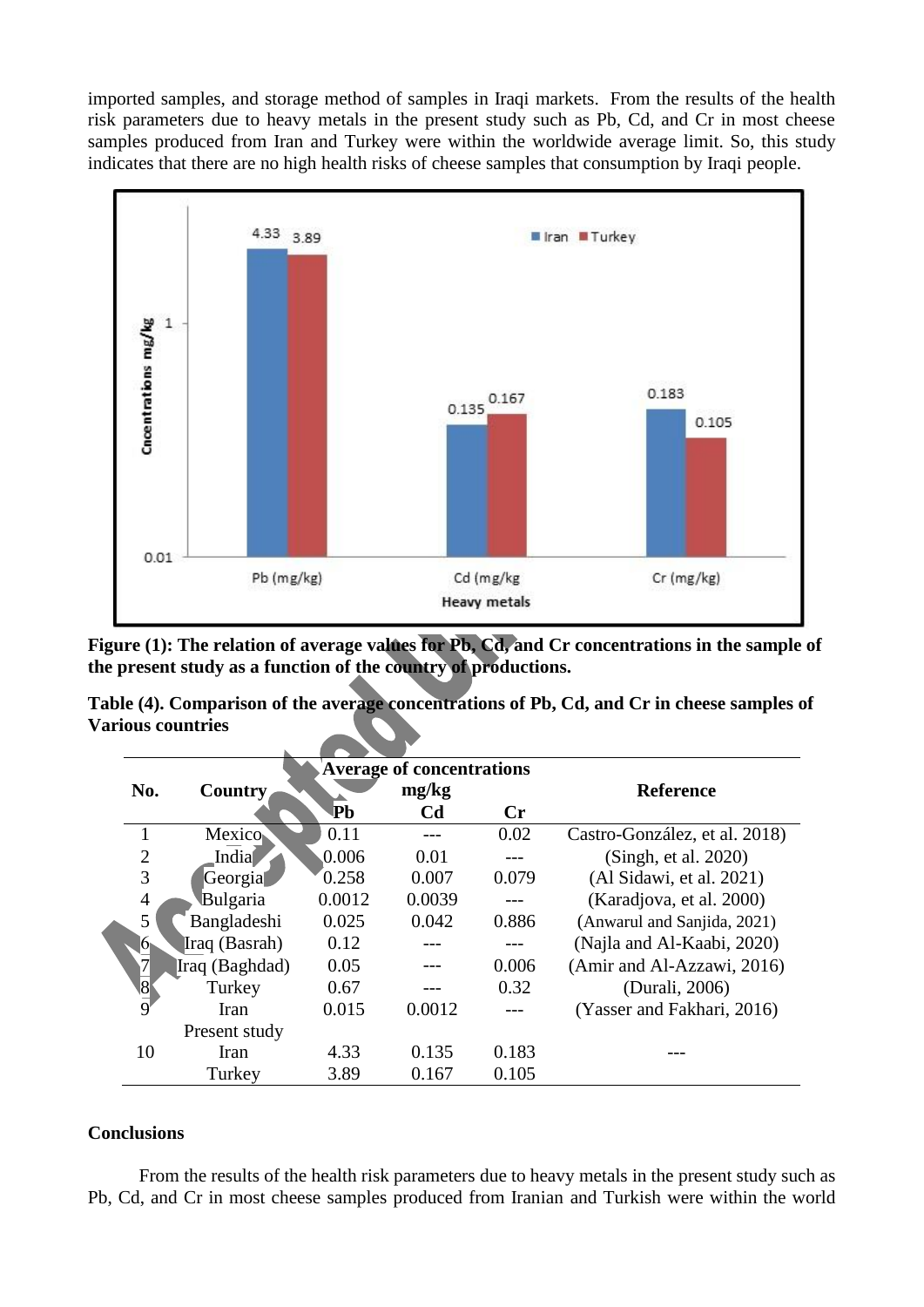limit. So, this study indicates that there are no high health risks of cheese samples that consumption by Iraqi people.

## ACKNOWLEDGMENTS

Acknowledges all those who have contributed to this research. Special thanks to the staff of the Department of Physics at the University of Kufa.

## **REFERENCES**

- 1. Additives, F. (1993). Codex general standard for contaminants and toxins in food and feed (Condex stan 193-1995) 1. Preamble 1.1 scope.
- 2. Al Sidawi, R., Ghambashidze, G., Urushadze, T., & Ploeger, A. (2021). Heavy Metal Levels in Milk and Cheese Produced in the Kvemo Kartli Region, *Georgia. Foods,* 10(9), 2234.
- 3. Amir A. N., and Al-Azzawi, M. N. A. (2016). Determination of fungi and some heavy metals in locally cheeses. *Iraqi J Sci*, *57*(3C), 2213-2219.
- 4. Anwarul Hasan G. M. M. and Sanjida A. Khanam. (2021). Detection of Trace Elements in Selective Dairy Products to assess Human Health Risk of Bangladeshi People. *Orient. J. Chem.,* 37(2), 419-425.
- 5. Arshad, Z. (2020). Determination of cadmium in herbal tooth powders purchased from local market in Lahore. Kuwait Journal of Science, 47(1).
- 6. Bilandžić, N., Đokić, M., Sedak, M., Solomun, B., Varenina, I., Knežević, Z., & Benić, M. (2011). Trace element levels in raw milk from northern and southern regions of Croatia. *Food chem.*, 127(1), 63-66.
- 7. Castro-González, N. P., Calderón-Sánchez, F., Castro de Jesús, J., Moreno-Rojas, R., Tamariz-Flores, J. V., Pérez-Sato, M., & Soní-Guillermo, E. (2018). Heavy metals in cow's milk and cheese produced in areas irrigated with waste water in Puebla, *Mexico. Food Additives & Contaminants*: Part B, 11(1), 33-36.
- 8. Christophoridis, C., Kosma, A., Evgenakis, E., Bourliva, A., & Fytianos, K. (2019). Determination of heavy metals and health risk assessment of cheese products consumed in Greece. *J. Food Compos. Anal.*, 82, 103238.
- 9. Durali. M. (2006). Mineral and trace metal levels in some cheese collected from Turkey. *Food Che*, *96*(4), 532-537. **The Contract of Street**
- 10. E Regulation, C. E. (2001). Off. *J Eur Comm*.466 و.
- 11. EC Commission. (2006). Setting of maximum levels for certain contaminants in foodstuffs. *Regulation,* 1881, 5-24.
- 12. Elmi, A., Anderson, A. K., & Albinali, A. S. (2019). Comparative study of conventional and organic vegetable produce quality and public perception in Kuwait. Kuwait Journal of Science, 46(4), 120-127.
- 13. EPA, U., (1989a). Office of Water Regulations and Standard: Guidance Manual for Assessing Human Health Risks From Chemically Contaminated, Fish and Shellfish. *U.S. Environmental Protection Agency*, Washington, D.C EPA-503/8-89-002.
- 14. EPA, U., (1989b). Guidance manual for assessing human health risks from chemically contaminated, fish and shellfish.
- 15. EPA, U., (1989c). Risk-assessment guidance for superfund. Volume 1. Human health evaluation manual. Part A. *Interim report* (Final) (No. PB-90-155581/XAB; EPA-540/1- 89/002). Environmental Protection Agency, Washington, DC (USA). Office of Solid Waste and Emergency Response.
- 16. EPA, U., (2006). Risk-Based Concentration Table: Technical Back-Ground Information.
- 17. EPA, U., (2008). Baseline Human Health Risk Assessment for the Standard Mine Site Gunnison County. *Syracuse Research Corporation*, Colorado.
- 18. EPA, U., (2010). Risk Based Concentration Table.
- 19. EPA, U., (2011). USEPA Regional Screening Level (RSL) Summary Table.